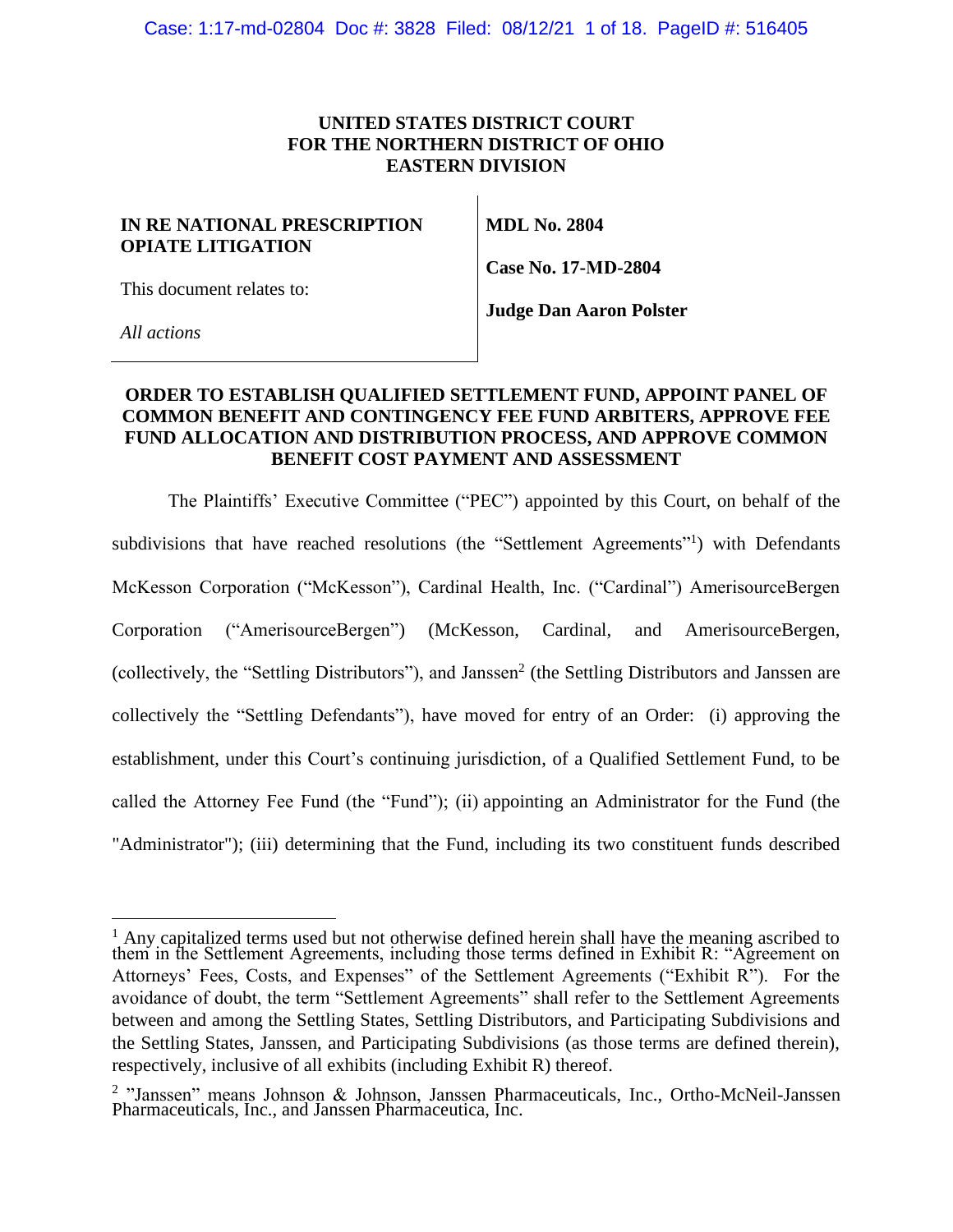## Case: 1:17-md-02804 Doc #: 3828 Filed: 08/12/21 2 of 18. PageID #: 516406

below (the "Common Benefit Fund" and the "Contingency Fee Fund"), constitutes a single qualified settlement fund within the meaning of section 468B of the Internal Revenue Code of 1986, as amended, and Treasury Regulation Sections l.468B-l, et seq.; and (iv) approving a onetime payment into the agreed upon MDL Expense Fund; (v) approving a common benefit assessment of 7.5% on any cases resolved outside the Settlement Agreement and Fee Fund Process against any of the Settling Defendants; (vi) establishing, as a qualified settlement fund, a Costs Fund (as defined below in Section VI) comprised of the MDL Expense Fund and the Litigating Subdivision Fund (as more fully described in Exhibit R), and appointing an administrator for the Costs Fund (the "Costs Fund Administrator").

### L. **Creation of the Fund Under MDL Court Jurisdiction**

Pursuant to the terms of the Settlement Agreements, the Settling Defendants have agreed, if the conditions to making such payments set forth in the Settlement Agreements are met, to make payments into the Fund, as more specifically described in Exhibit R of the Settlement Agreements, under the continuing jurisdiction of this Court, that will be used to reimburse attorneys' fees that have been incurred in furtherance of the opioid litigation related to these defendants, including, but not limited to, work done and fees incurred with respect to opioid litigation generally and against other defendants. The Fund will consist of the following separate sub-funds, which shall together constitute a single qualified settlement fund, and will remain subject to the continuing and exclusive jurisdiction of this Court:

- The Common Benefit Fund, which shall be 60% of the Fund, and which shall hold and disburse funds intended to cover common benefit work as defined in previous Orders of the Court; and
- The Contingency Fee Fund, which shall be 40% of the Fund, and which shall hold and disburse funds intended to compensate eligible counsel for work on behalf of the Participating Litigating Subdivisions, in lieu of enforcement of contingency fee contracts with such Subdivisions. Eligibility of counsel for both funds shall be determined under the terms of the Settlement Agreements.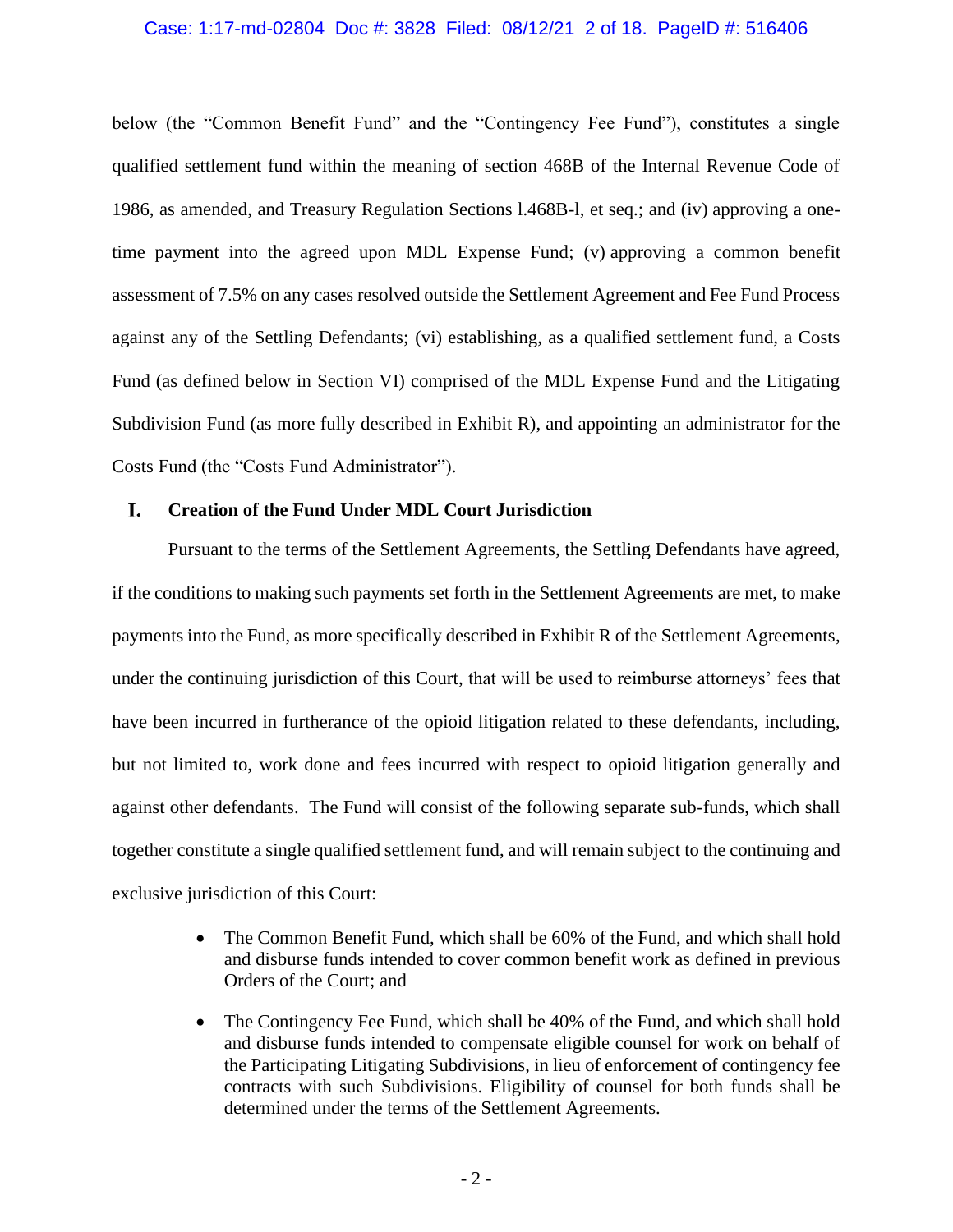### Case: 1:17-md-02804 Doc #: 3828 Filed: 08/12/21 3 of 18. PageID #: 516407

Subject to the conditions for making payments set forth in the Distributors Settlement Agreement, as well as Sections IV, XII, and XIII of the Distributors' Settlement Agreement, which allow for certain reductions, suspensions, or offsets, the Settling Distributors, collectively, will pay a total of \$1,292,307,693.00 (the "Distributor Total Payment") into the Fund. The Distributor Total Payment shall be pro-rated in accordance with the Distributors' Settlement Agreement and its Exhibit R (Exhibit A hereto) and in accord with the allocation set forth below among the Settling Distributors, over a period of seven years. Each Settling Distributor shall pay its pro rata share of the total payment. Should any provision of the Distributors' Settlement Agreement pertaining to relevant reductions, suspensions, or offsets be triggered, the appropriate amounts shall revert from the Fund to the Settling Distributors or reduce the Distributor Total Payment consistent with the provisions in the Distributors' Settlement Agreement.

The Distributor Total Payment and the Settling Distributors' portion of the one-time payment into the MDL Expense Fund will be allocated among the Settling Distributors as follows: McKesson — 38.1%; AmerisourceBergen — 31.0%; Cardinal — 30.9%. A Settling Distributor's sole responsibility for payments to the Fund under this Section shall be to make its share of each payment.

Subject to the conditions for making payments set forth in Exhibit B hereto and in the Janssen Settlement Agreement, which allow for certain reductions, suspensions, or offsets, Janssen will pay a total of \$307,692,308.00 (the "Janssen Total Payment") into the Fund. The Janssen Total Payment shall be prorated in accordance with the Janssen Agreement and its Exhibit R (Exhibit B hereto) over a period of seven years. Should any provison of the Janssen Settlement Agreement pertaining to relevant reductions, suspensions, or offsets be triggered, the appropriate amounts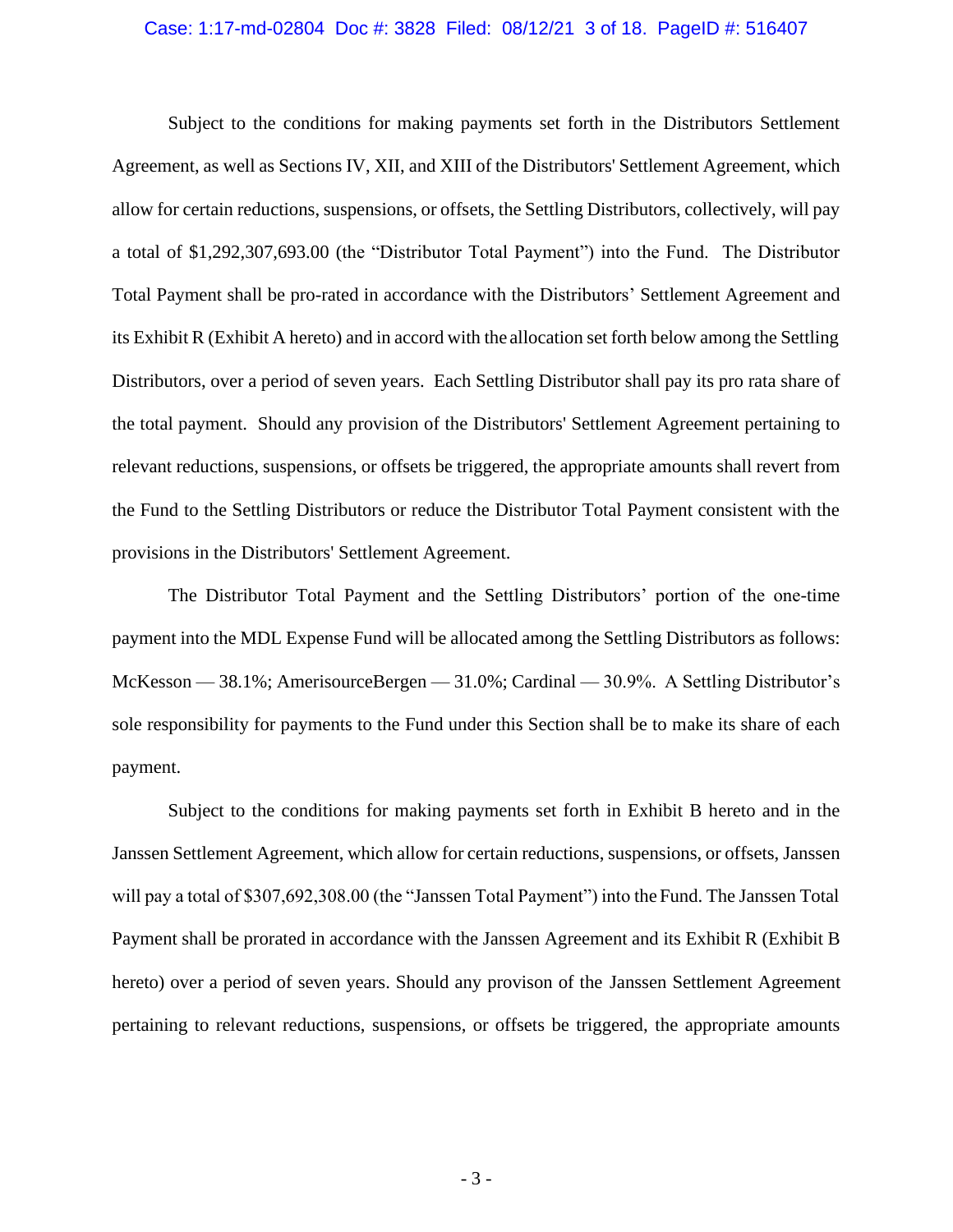## Case: 1:17-md-02804 Doc #: 3828 Filed: 08/12/21 4 of 18. PageID #: 516408

shall revert from the Fund to Janssen or reduce the Janssen Total Payment consistent with the provisions in the Janssen Settlement Agreement.

The obligations of the Settling Defendants in these Settlement Agreements are several and not joint. No Settling Defendant shall be responsible for any portion of another Settling Defendant's share.

The obligations of the Settling Defendants in the Settlement Agreements arise out of the claims in this MDL case brought by the Settling States and the Participating Subdivisions related to the alleged past, present, and future financial, societal, and public nuisance harms and related expenditures arising out of the alleged misuse and abuse of opioid products that have allegedly been caused by the Settling Defendants. For the avoidance of doubt, the Distributor Total Payment and Janssen Total Payment are separate and distinct from the Compensatory Restitution Amount (as defined by the Settling Distributors and Janssen Settlement Agreements), which is compensatory restitution (within the meaning of 26 U.S.C. Section  $162(f)(2)(A)$ ) paid as damages by the Settling Defendants for the Alleged Harms allegedly suffered by the Settling States and Participating Subdivisions.

### II. **Common Benefit Fund and Contingency Fee Fund**

Amounts in the Fund shall be allocated to the Common Benefit Fund and the Contingency Fee Fund as set forth in the Settlement Agreements. The payments are to be made in the amounts, on the yearly schedule, and subject to the adjustments set forth in Exhibit R to the Settlement Agreements, and Exhibit R thereto. Each year, 60% of each payment shall be deposited into the Common Benefit Fund and 40% of each payment shall be deposited into the Contingency Fee Fund. Should any condition set forth in the Settlement Agreements for making payments into the Fund or MDL Expense Fund go unmet, the Settling Defendants will be under no obligation to make any payment of any amount.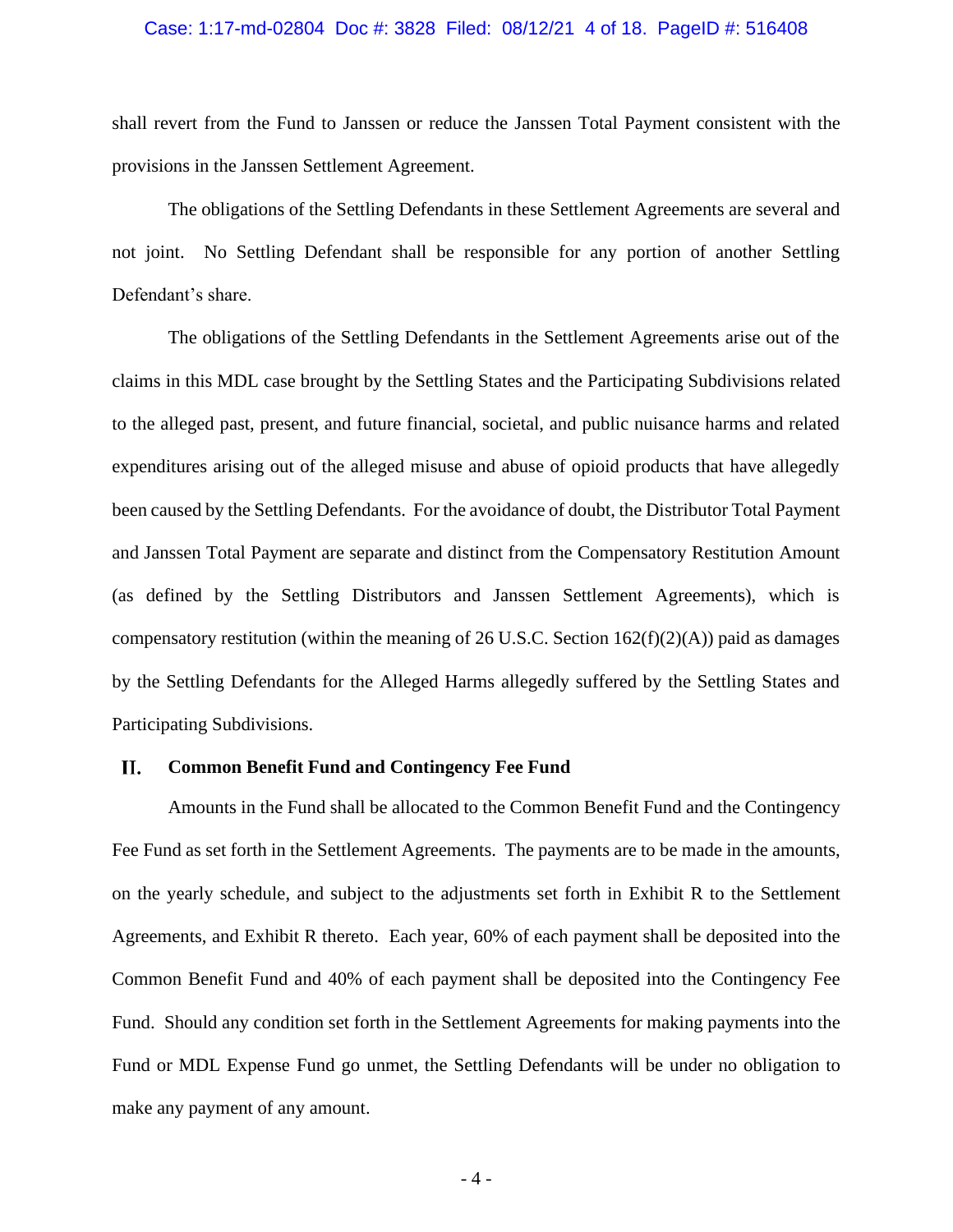## Case: 1:17-md-02804 Doc #: 3828 Filed: 08/12/21 5 of 18. PageID #: 516409

The Court hereby hereby appoints, as the movants request, three experienced jurists/special masters with prior complex and MDL litigation experience, to oversee and allocate the Common Benefit Fund and the Contingency Fee Fund, and an Administrator to oversee administration and administrative costs of the Fund, as Fee Panel Arbiters. In the interest of transparency, proportionality, and efficiency, the Court appoints the same Arbiters to oversee the disbursement of the Common Benefit Fund as the Contingency Fee Fund.

With respect to the Contingency Fee Fund, the Fee Panel Arbiters are directed to establish and implement procedures for the distribution of the Contingency Fee Fund consistent with the terms of Exhibit R of the Settlement Agreements attached hereto. As part of that process, counsel submitting fee petitions for each Participating Litigating Subdivision will represent they waive enforcement rights against the subdivision clients of all contracts entered into in conjunction with the Qualifying Representation prior to applying for attorneys' fees or costs, under the Contingency Fee Fund. To the extent a State allocation agreement or process provides for a fee fund, such agreements shall be enforceable on their stated terms.

Awards of fees from the Contingency Fee Fund shall be available to Attorneys with Qualifying Representations of Participating Litigating Subdivisions eligible to receive an allocation under the Settlement Agreements, as set forth in Exhibit G to the Settlement Agreements, and shall be made applying the Mathematical Model attached as Exhibit A to the attached Exhibit R Fee Agreements (the "Mathematical Model"). The collection of the data and calculations for the Mathematical Model has been a cooperative effort among private counsel for a large number of Litigating Subdivisions. The Fee Panel is encouraged to continue working with those counsel in application of the Mathematical Model. The Fee Panel shall oversee the application of the Mathematical Model and resolve any questions or disputes concerning the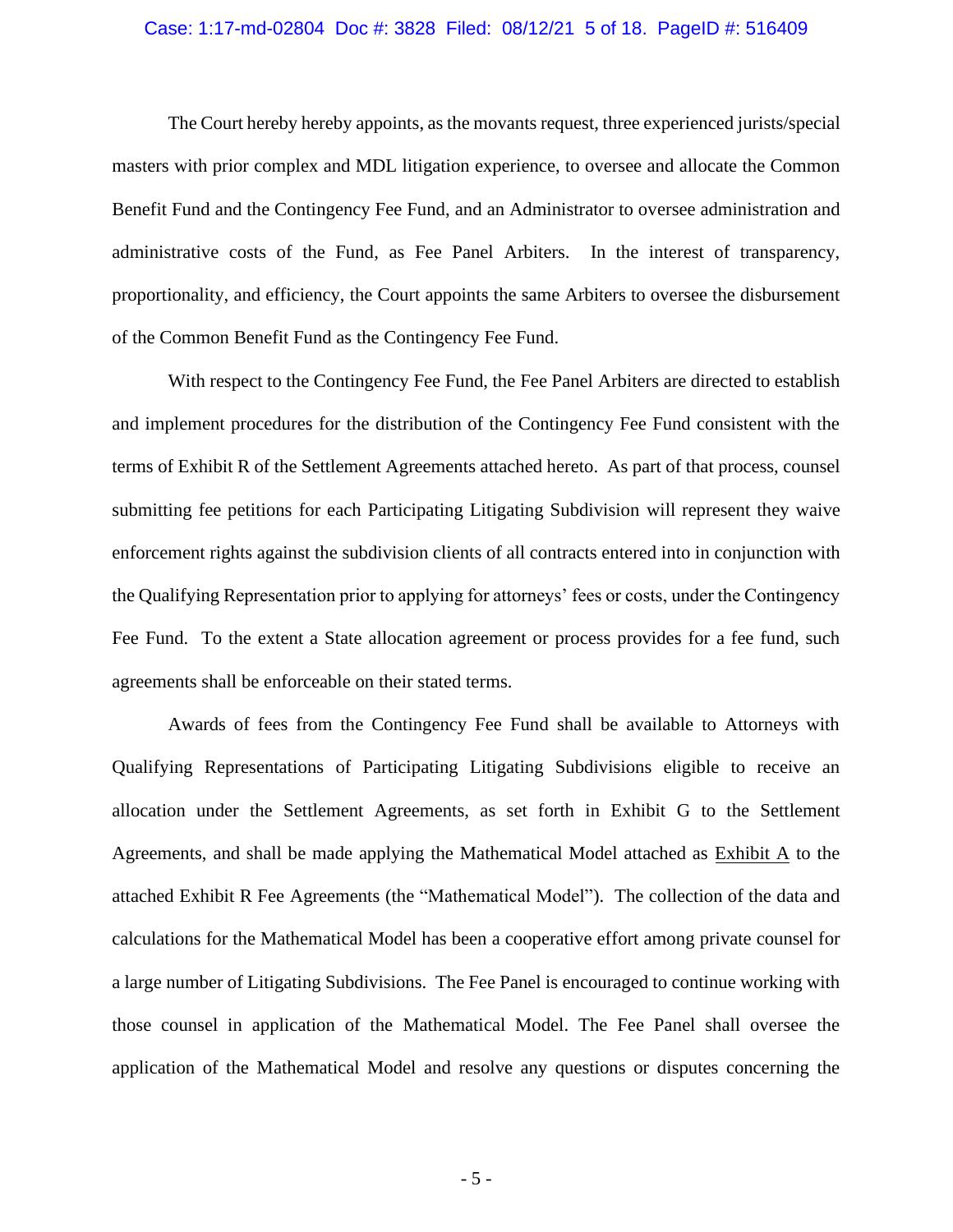## Case: 1:17-md-02804 Doc #: 3828 Filed: 08/12/21 6 of 18. PageID #: 516410

eligibility of an Attorney to participate as required in Section I.Y of Exhibit R to the Distributors' Settlement Agreement and Sections II.G-H of Exhibit R to the Janssen Settlement Agreement. The Fee Panel is empowered to hear disputes concerning and ensure the accuracy of the mathematical calculation. As to awards from the Contingency Fee Fund, there shall be no right of appeal. Any appeal of an award of the Fee Panel from the Common Benefit Fund will be made to this Court and be reviewed under an abuse of discretion standard.

The Court hereby: (1) authorizes the Arbiters to commence start-up work which shall be compensated consistent with an agreed budget and cap by the Settling Defendants (which may be reimbursed from interest accruing in the Fund); (2) directs the Arbiters, once the conditions necessary for the Settlement Agreements to come into effect are fulfilled, to set up a process to receive requests for common benefit fees and set forth the required materials to be provided to them in connection with fee petitions; (3) directs the Arbiters to make a preliminary recommendation on the distribution of common benefit fees; and (4) directs the Arbiters to address any requests to be heard regarding that preliminary recommendation by attorneys that sought common-benefit fees and make a final recommendation to the Court. This Court will make the final determination of an approved distribution of any common benefit funds. No distributions shall be made from the Contingency Fee Fund or the Common Benefit Fund except through the process established by this Order and by the Arbiters pursuant to this Order.

All payments into the Fund, and any interest thereon, will be held by the Fund until disbursed by the Arbiters or the Court, or by the Administrator or Trustee acting under the Court's supervision, in accordance with the terms of the Settlement Agreement and any escrow agreement governing the Fund. No parties or their counsel, including the Participating Subdivisions and their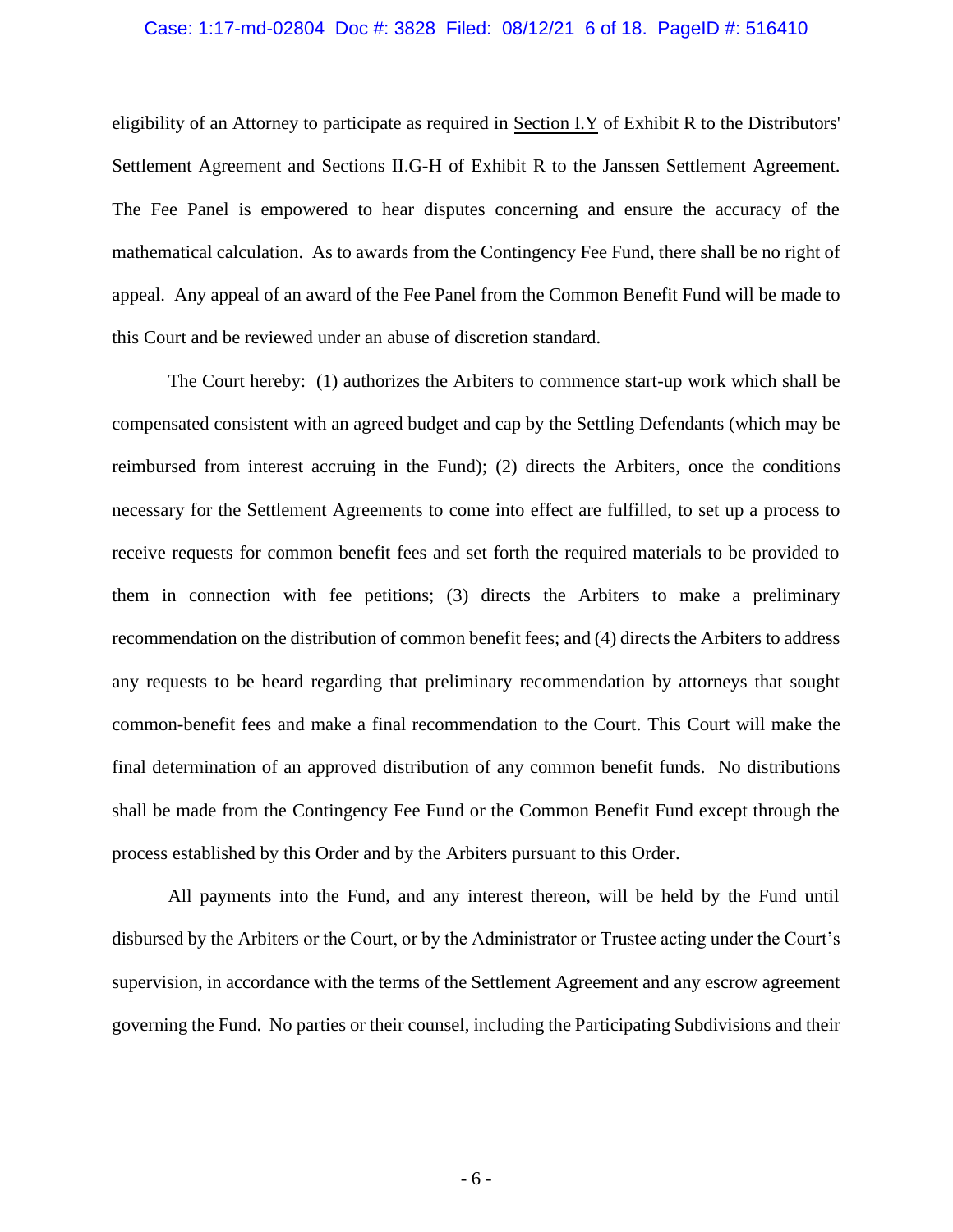## Case: 1:17-md-02804 Doc #: 3828 Filed: 08/12/21 7 of 18. PageID #: 516411

counsel, shall be considered to be in constructive receipt, as determined under federal income tax principles, of any amounts held by the Fund.

The Fund shall be structured and operated in a manner so that it qualifies as a "qualified settlement fund" as described in Treasury Regulations Section 1.468B-1, and shall remain subject to the continuing jurisdiction of this Court. The Contingency Fee Fund and the Common Benefit Fund shall be established as sub-funds that together constitute a single qualified settlement fund.

The Court appoints David R. Cohen one of the Court-appointed Arbiters to serve as Trustee and as the Administrator of the qualified settlement fund for purposes of Treasury Regulations Section 1.468B-2(k)(3) and shall be responsible for making any necessary tax filings and payments of taxes, estimated taxes, and associated interest and penalties, if any, by the Fund. The Administrator or Trustee shall be responsible for responding to any questions from, or audits regarding such taxes by, the Internal Revenue Service or any state or local tax authority, as well as questions from the Department of Labor. The Administrator or Trustee shall also be responsible for complying with all tax information reporting and withholding requirements with respect to payments made by the Fund, as well as paying any associated interest and penalties. All such tax, interest, and penalty payments and all expenses and costs incurred in connection with taxation of the Fund (including, without limitation, expenses of tax attorneys and accountants) shall be paid from the Fund and shall be considered administrative costs of the settlement.

With respect to work undertaken prior to the fulfillment of the conditions precedent of the Settlement Agreements, the Settling Defendants shall pay such costs up to an agreed amount, but shall be repaid for such expenditures from the first interest generated by the Fund. In the event that the conditions precedent of the Settlement Agreements are not fulfilled, the Settling Defendants shall not be compensated for these expenditures.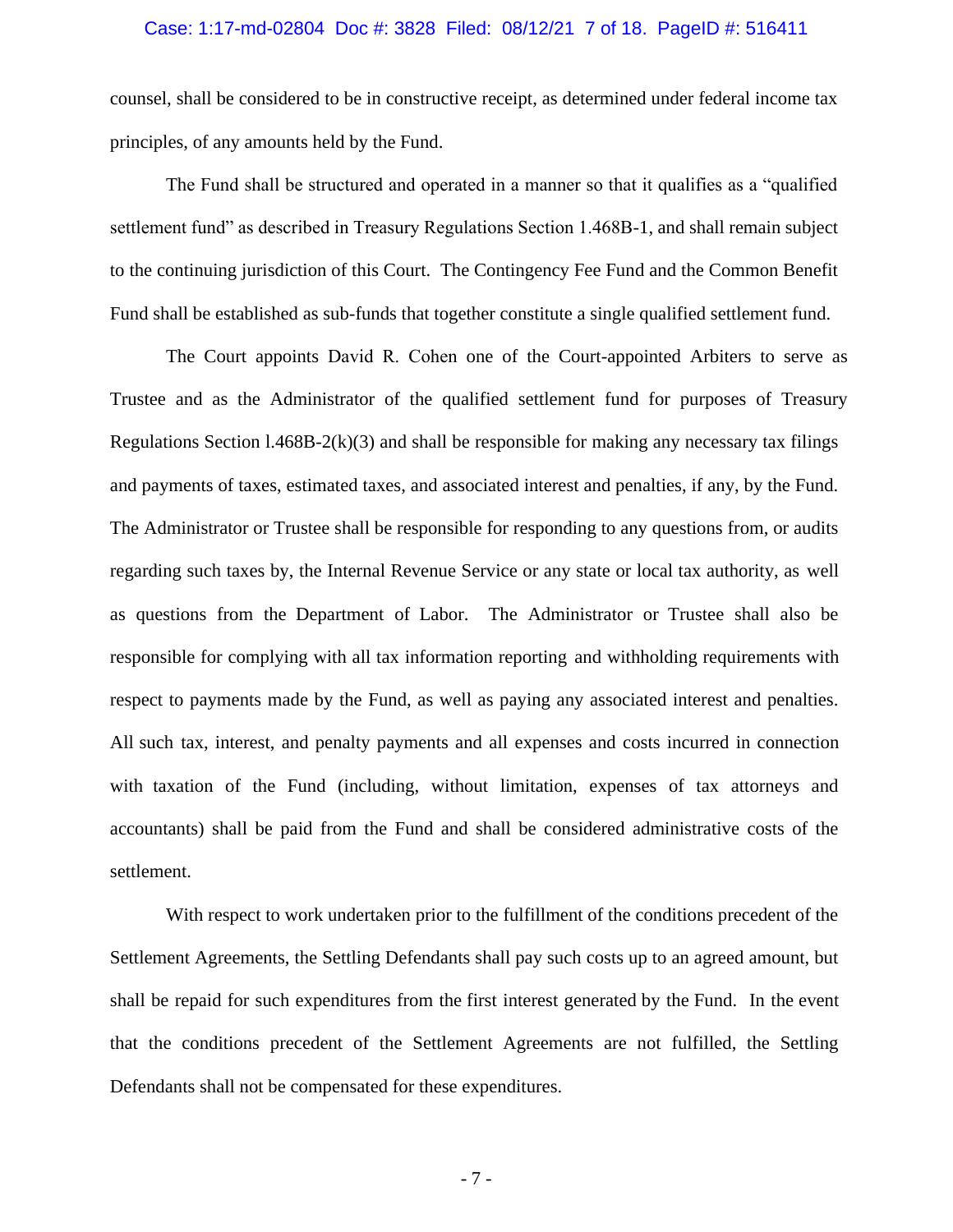## Case: 1:17-md-02804 Doc #: 3828 Filed: 08/12/21 8 of 18. PageID #: 516412

No bond shall be required. The Fund shall be held under this Court's ongoing jurisdiction, at a financial institution approved by the Court in a subsequent Order. All amounts deposited in the Fund shall be invested conservatively in a manner designed to assure timely availability of funds, protection of principal and avoidance of concentration risk, consistent with the limitations set forth in the Settlement Agreements. Post the Effective Date, the services of the Courtappointed Arbiters, and any vendors and services they determine to be necessary and appropriate to conduct and complete their work, shall be paid or reimbursed from the Fund.

The Administrator or Trustee will obtain a Federal Taxpayer Identification Number for the Fund upon entry of an order by this Court establishing the Fund. The Administrator shall be authorized, upon final distribution of all monies paid into the Fund to take appropriate steps to wind down the Fund and thereafter be discharged from any further responsibility with respect to the Fund.

#### Ш. **Appointment of Fee Panel**

The Court hereby appoints David R. Cohen, Randi S. Ellis, and Hon. David R. Herndon (ret.) to serve as Arbiters on the Fee Panel, charged with the fair, equitable and reasonable allocation of awards from the Common Benefit Fund and Contingency Fee Fund pursuant to the terms and provisions of the Settlement Agreements.

David R. Cohen is well known to this Court, and intimately familiar with the issues of the Opioids litigation, both generally and as they relate to the claims against the Settling Defendants. He has extensive experience as a special master for federal judges in other MDLs as well, and as a mediator and arbitrator.

Randi S. Ellis has served as a court-appointed mediator, special master, or neutral in over two dozen major MDLs, class actions, and mass torts. This service to numerous courts includes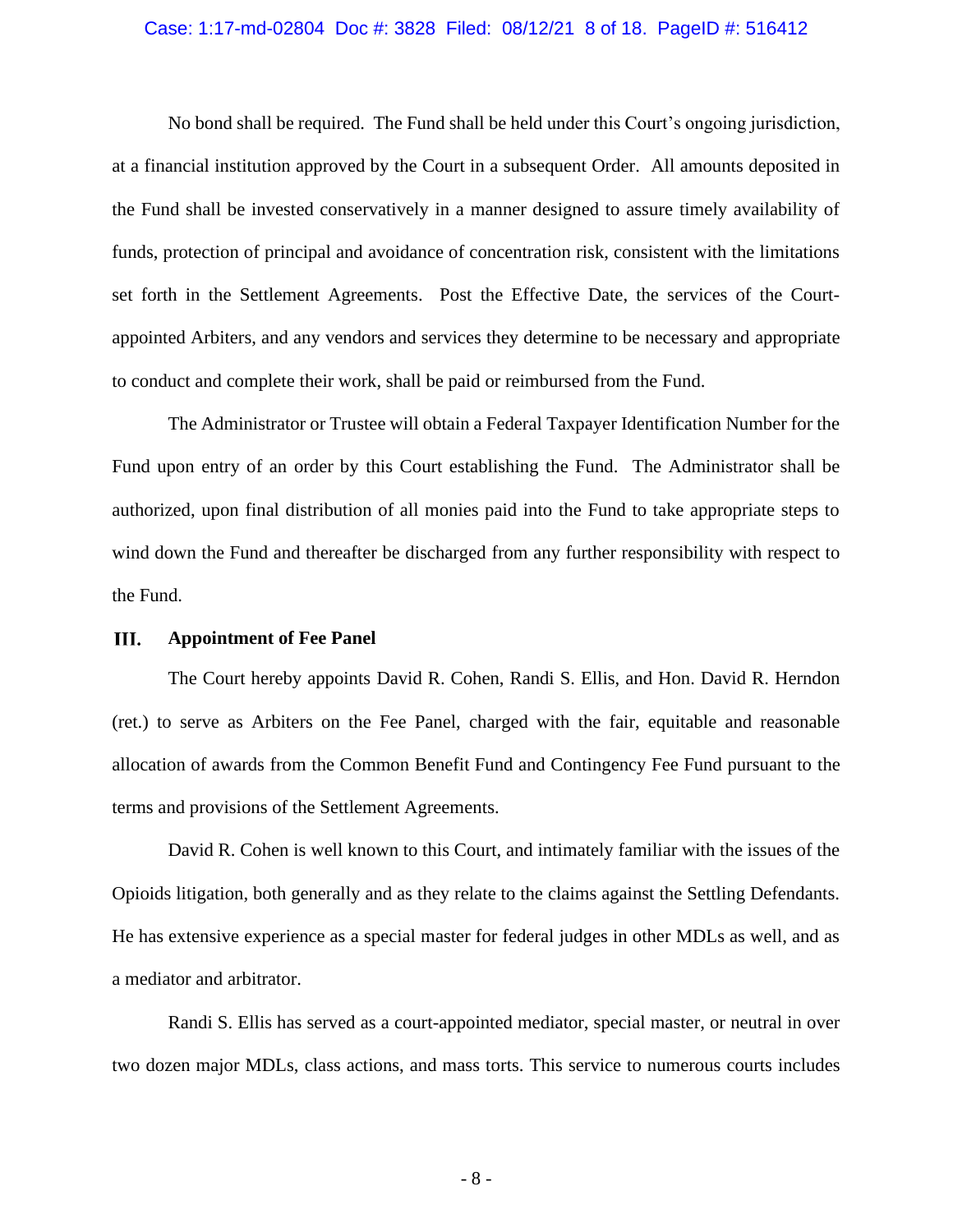## Case: 1:17-md-02804 Doc #: 3828 Filed: 08/12/21 9 of 18. PageID #: 516413

the allocation of settlement proceeds among claimants, determining the reasonableness of attorneys' fees, and common benefit fund determinations.

Hon. David R. Herndon (ret.) retired recently from 27 years as a judge, including service as an MDL Transferee Judge in major MDLs and other federal complex cases that were successfully resolved through mass tort or class action settlements.

Each of these Arbiters has worked with thousands of lawyers from across the country in the MDL and complex litigation context, and is thoroughly familiar with the interests and issues involved in the fair and reasonable consideration and allocation of common benefit and contingency fees.

### <span id="page-8-0"></span>**Description of the Fund Conditions and Criteria**  $IV.$

The Court hereby directs the Fee Panel to administer the Fund in accordance with the Settlement Agreements and the principles of transparency and equity, the following requirements and conditions for any attorney seeking an award from the Fund:

- A. Amounts disbursed from the Fund are available only to Attorneys engaged in Qualifying Representations. No Attorney may apply for or recover from the Fund any costs incurred or fees arising from representing a Non-Settling State or a Non-Participating Subdivision [or Tribe – if a Tribe fee fund is created and utilizes the same process for administrative purposes.].
- B. Attorneys requesting disbursement from the Fund must disclose to the Fee Panel prior to any award from the Fund: (1) any and all attorneys' fees, including referral fees, expenses paid, promises for payment, or any other Fee Entitlement to any applicant in any opioid litigation; (2) any payment, expectation of payment, or opportunity to participate in a State Back-Stop Agreement or any other agreement regarding payment of fees; and (3) any right to payment from any other fund created under either of the Settlement Agreements or from funds paid under either of them.
- C. In order to receive an award from the Fund, prior to applying for such award, an Attorney must: (1) expressly waive the enforcement against the Litigating Subdivision client of all Fee Entitlements (other than under State Back-Stop Agreements) arising out of or related to any or all Qualifying Representations of any Participating Litigating Subdivision (such waiver shall not preclude the Attorney from submitting such Fee Entitlements to the Fee Panel as a factor for consideration in allocating payments from the Fund or in connection with a State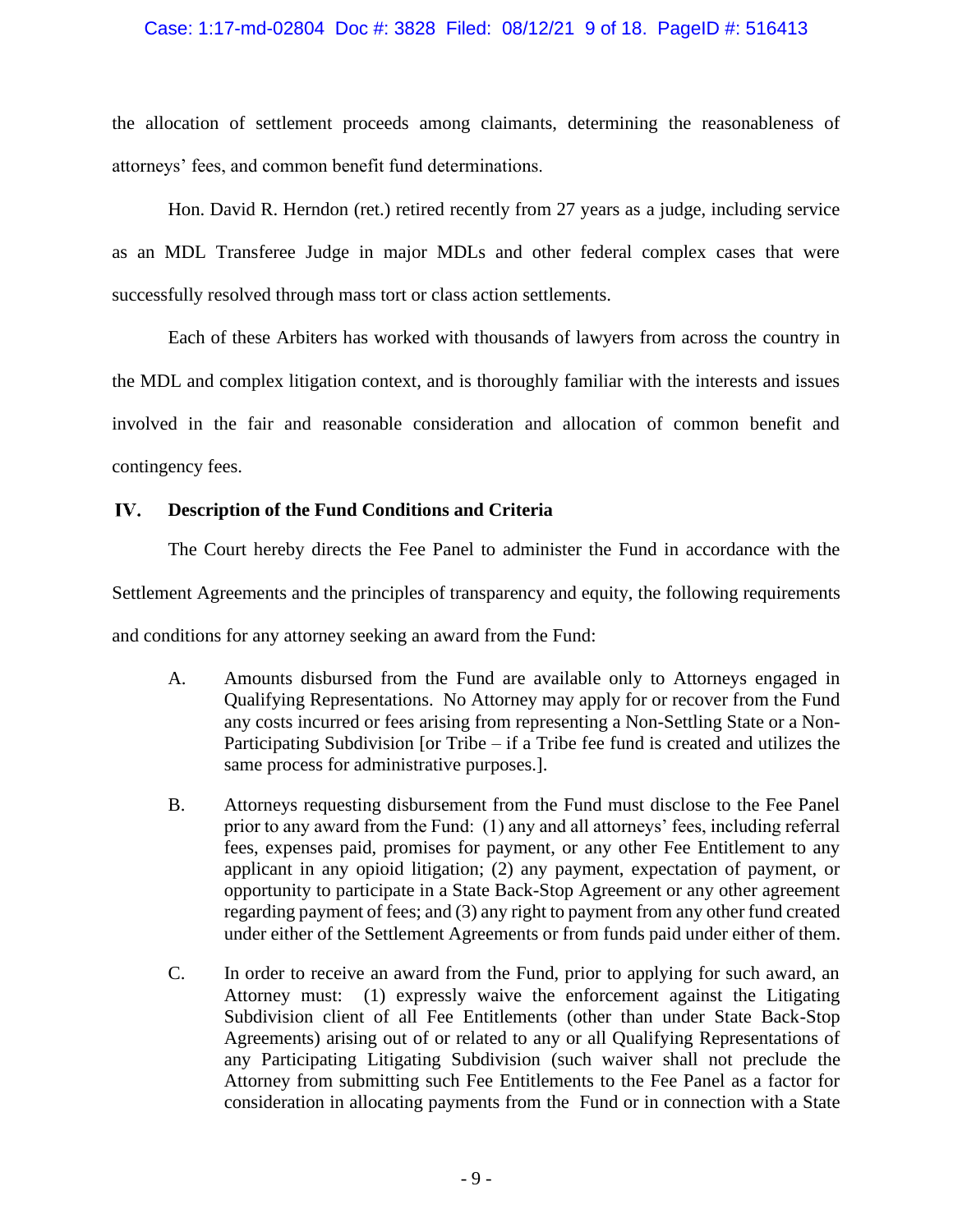Back-Stop Agreement; for the avoidance of doubt, no Attorney may recover fees under Exhibit R to the Settlement Agreements unless the Attorney expressly agrees not to enforce Fee Entitlements as to each and every Participating Litigating Subdivision represented by that Attorney, but such Attorneys may participate in and receive funds from a State Back-Stop Agreement); (2) provide notice to the applicable client(s) of the waiver described in subsection  $(1)$ ;  $(3)$  represent that s/he has no present intent to represent or participate in the representation of any Later Litigating Subdivision or any Releasor with respect to Released Claims against Released Entities; (4) represent that s/he has not and will not engage in any advertising or solicitation related to Released Claims against Released Entities where such advertising or solicitation relates to a representation that the Attorney could not undertake consistent with the ethics opinion referenced in Section II.I.4 of Exhibit R to the Settlement Agreements and attached hereto as Exhibit C; (5) represent that s/he will not charge or accept any referral fees for any Released Claims brought against Released Entities by Later Litigating Subdivisions; (6) not have and must represent that s/he does not have any Fee Entitlement related to a Later Litigating Subdivision; (7) certify that s/he has reviewed the ethics opinion referenced in Section II.I.4 of Exhibit R to Settlement Agreements and will act in conformity with such opinion; (8) fully disclose the participation, or the anticipation of participation, in any agreement with a Settling State or Participating Subdivision concerning fees arising out of or related to the Settling Distributors' Settlement Agreements, including any fees paid or anticipated to be paid or any State Back-Stop Agreement; (9) identify for the Fee Panel whether s/he utilized state litigation work product or MDL work product, including, but not limited to, ARCOS data, document repositories, experts developed in the MDL, and deposition transcripts, as well as whether s/he signed the MDL participation agreement; and (10) represent and affirm that, having exercised his/her independent judgment, s/he believes the Settlement Agreements to be fair and will make or has made best efforts to recommend the Settlement Agreements to his/her Subdivision clients in Settling States (having exercised his/her independent judgment in the best interest of each client individually before determining whether to recommend joining the settlement).

- D. In order to continue receiving awards from the Fund, an attorney must provide an annual certification that he or she continues to meet the eligibility requirements spelled out above in Section [IV](#page-8-0) (C), and in Exhibit R of the Distributors Settlement Agreement.
- E. Attorneys applying to the Fund knowingly and expressly agree to be bound by the decisions of the Fee Panel and waive the ability to assert the lack or enforceability of the allocation reached through the arbitration procedures outlined below in Exhibit R of the Settlement Agreements.

Nothing in the Agreements shall preclude an Attorney from applying for compensation

from multiple fee funds and cost funds. There are currently at least the following funds: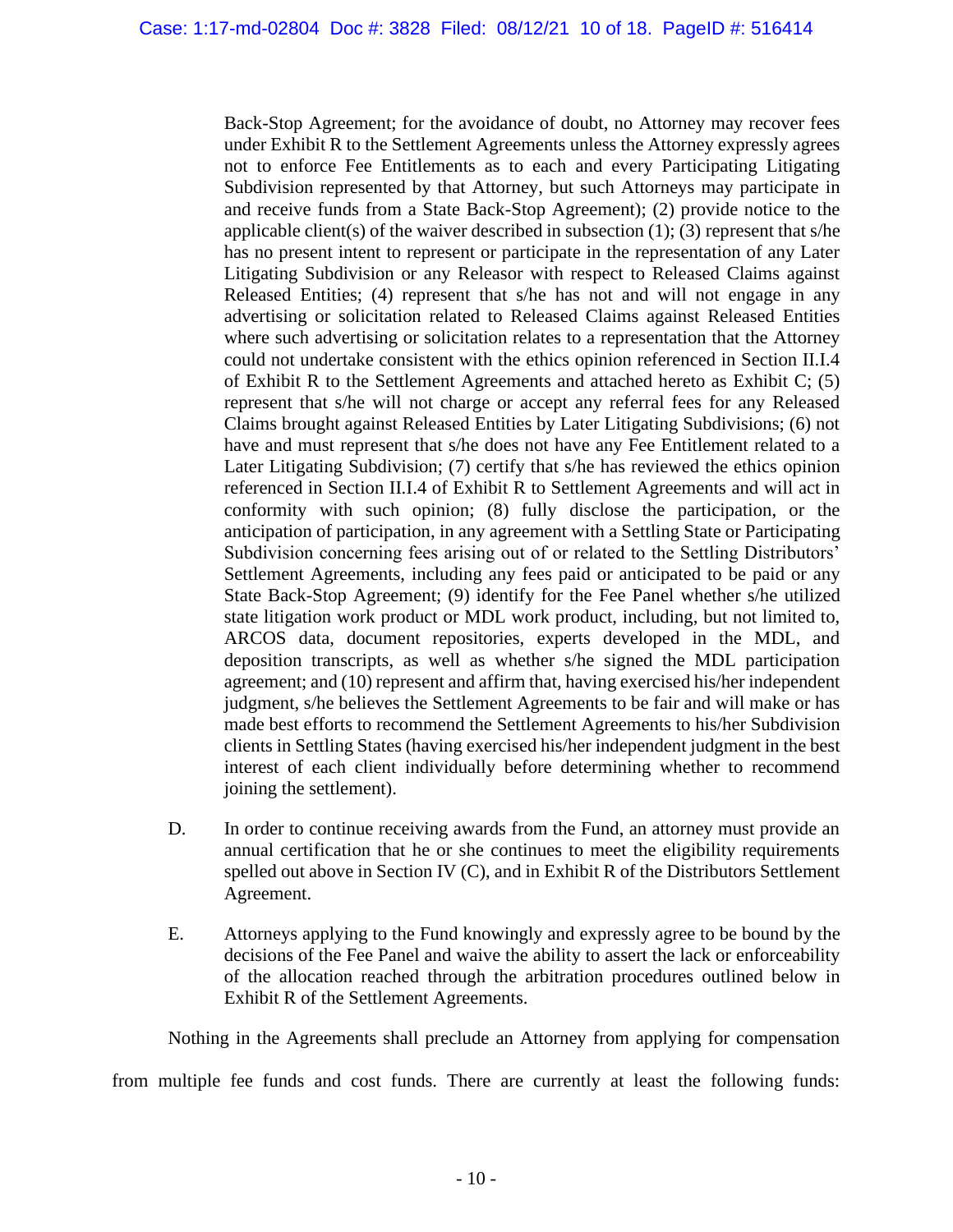# Case: 1:17-md-02804 Doc #: 3828 Filed: 08/12/21 11 of 18. PageID #: 516415

Contingency Fee Fund, Common Benefit Fund, multiple State Back-Stop Agreements, State Counsel Fee Funds, State Cost Funds and Subdivision Cost Funds. It is anticipated there will be additional fee and costs funds established in the future. Applying to one or multiple fee and costs funds does not preclude an Attorney from applying to additional fee and cost funds if the specific eligibility criteria is met. In applying to the funds that are overseen by the Arbiters as described herein, in an effort to provide full transparency, applicants must disclose any intent and expectation to apply to other funds even if not overseen by the Arbiters, as set forth in Exhibit R of the Settlement Agreements.

In making their determinations, the Arbiters are hereby charged to give consideration to the *Johnson<sup>3</sup>* factors, asthese have been applied and interpreted by the federal courts with reference to common benefit and other court-awarded fees, as well as the following factors, which may be applied and given relative weight in the Arbiters' collective discretion:

- A. the applicant's contemporaneously recorded time and labor dedicated to Qualifying Representations along with the applicant's financial commitment to such Qualifying Representations. Claimed "time" will not be automatically accepted by the Fee Panel but will be critically reviewed and given substantially more weight and consideration if such time was subject to the audit process described in any Pretrial Order(s) governing the collection of common benefit time;
- B. the novelty, time, and complexity of the Qualifying Representations;
- C. the skill requisite to perform legal services properly and the undesirability of the case;
- D. the preclusion of other employment by the applicant due to time dedicated to Qualifying Representations;
- E. the "common benefit," if any alleged to have been conferred by the applicant and whether such common benefit work product by that applicant was used by others in parallel litigations against Released Entities whether within or outside of the MDL, provided that for any applicant claiming that s/he substantially benefitted cases other than those in which s/he entered an appearance as counsel must substantiate such claims by proffering factual support, such as proper supporting

<sup>3</sup> *Johnson v. Georgia Highway Express, Inc.,* 488 F. 2d 714, 717-19 (5th Cir.1974).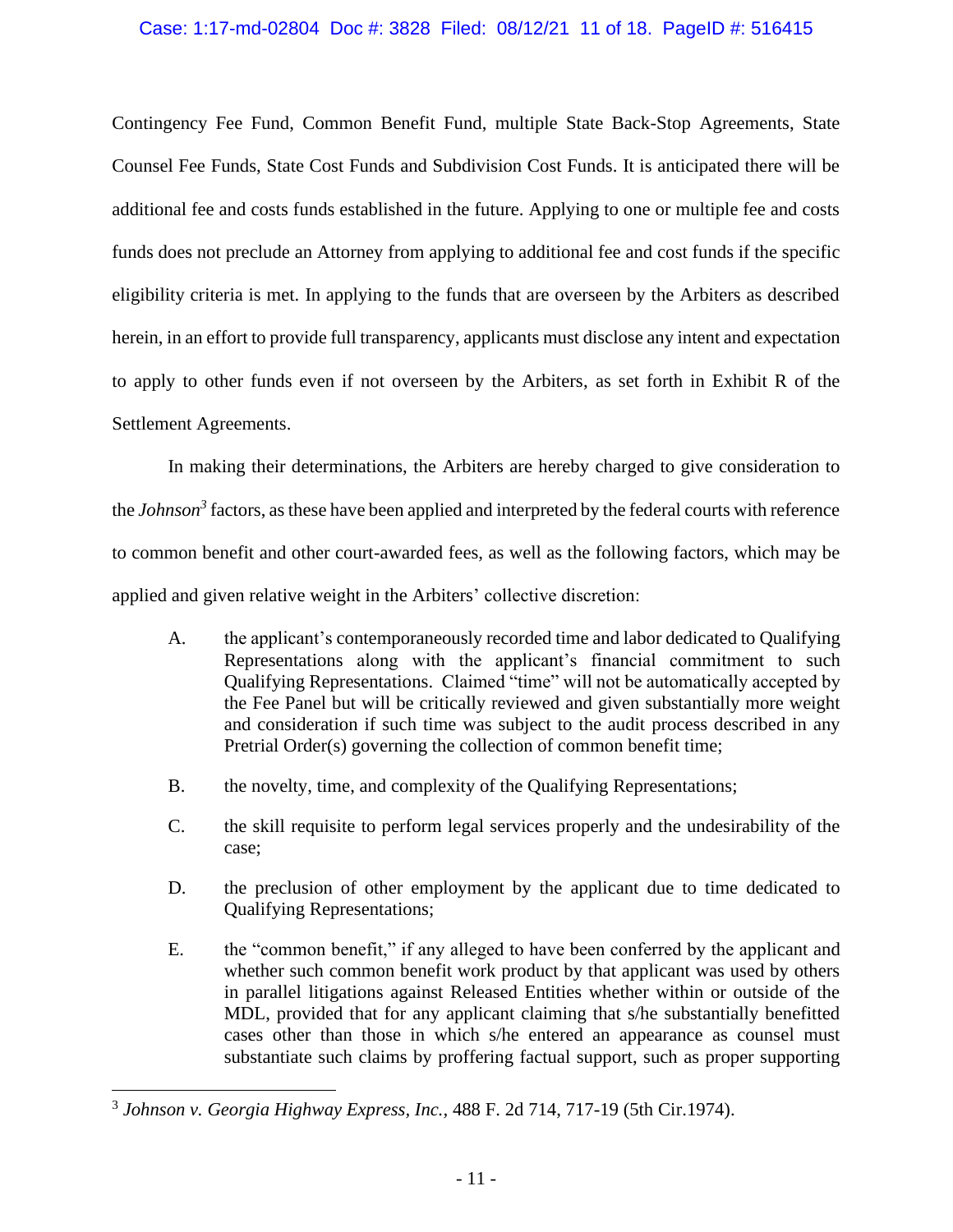affidavits or other documents as determined by the Fee Panel with input from applicants for Participating Litigating Subdivisions;

- F. any "common detriment," as set forth in Section II.C.4. of Exhibit R to the Settlement Agreements;
- G. any contingent fee agreements or other Fee Entitlements with Participating Subdivisions, enforcement of which, except for State Back-Stop Agreements, are waived in conjunction with the application, the nature and extent of any work for those Participating Subdivisions, whether such Participating Subdivisions actively litigated and, if so, the nature and procedural history of such case(s);
- H. the experience, reputation, and ability of the applicant;
- I. whether the applicant's clients brought claims against the Released Entities;
- J. the status of discovery in the cases primarily handled by the applicant;
- K. the nature of any work by the applicant on "bellwether" cases or cases that were similarly active in litigation;
- L. any pressure points successfully exerted by the applicant in cases against the Settling Defendants or any risk for Settling Defendants created by the applicant in cases against them;
- M. any risk for defendants created by applicants in cases against the Settling Defendants;
- N. successful and unsuccessful motion practice in cases worked on by the applicant;
- O. the date of filing of any cases filed by the applicant;
- P. obtaining consolidation of the litigation in the applicant's jurisdiction;
- Q. the number and population of entities represented by the applicant and the fees that would have been awarded under the extinguished contingent fee agreements;
- R. whether the applicants' clients brought claims against the Settling Defendants;
- S. whether the applicant has had a leadership role in the litigation, whether in state or federal court;
- T. whether the applicant has had a leadership role in any negotiations aimed at resolving the litigation;
- U. whether the applicant's cases have survived motions to dismiss;
- V. the extent to which the applicant contributed to the work product used for the common benefit of opioids litigants, including, without limitation, work on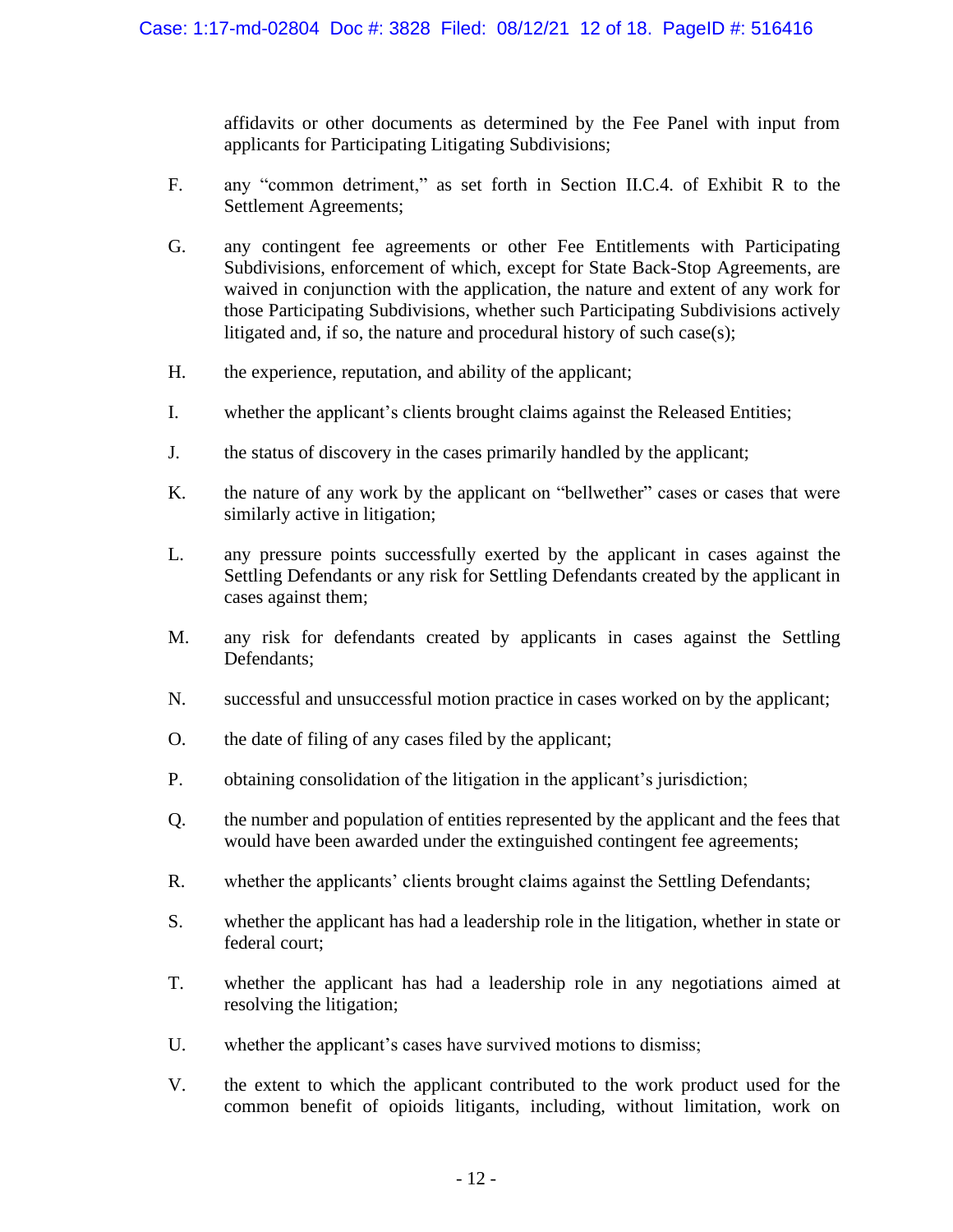# Case: 1:17-md-02804 Doc #: 3828 Filed: 08/12/21 13 of 18. PageID #: 516417

ARCOS data, Prescription Data Monitoring Programs, IQVIA data, depositions, document production, and analysis experts, briefs and pleadings, trial preparations and trials;

- W. the extent to which litigation was done prior to and contributed to completion of settlement negotiations, as distinct from litigation that was done litigating after the announcement of the Settlement Agreements, such latter litigation both being of less value and potentially resulting in a common detriment to the settlement process; and
- X. any other factors that the Fee Panel finds to be appropriate to consider after input from applicants to the Attorney Fee Fund.

The Court notes that the goal of the Settlement Agreements is to provide for maximum participation by the Subdivisions, maximum abatement funding for all Subdivisions nationally, and the maximum peace for Released Entities. Therefore, representing a Non-Participating Litigating Subdivision or Later Litigating Subdivision does not further the goal of the Settlements, should not be considered Common Benefit, and shall be considered an adverse impact on the attempt to maximize funds available to Participating Subdivisions' abatement programs. The Fee Panel shall consider this concept of "common detriment" set forth in this paragraph in all of its decision making.

To the extent an applicant has already been paid or expects to be paid a fee in connection with a settlement of opioid litigation, the details of such payment must be disclosed to the Arbiters prior to the issuance of an award. Any applicant claiming that he or she substantially benefited cases other than those in which he or she entered an appearance as counsel must substantiate those claims by proffering factual support, such as proper supporting affidavits and other documents. (See Rubenstein, William B., "Report and Recommendation Addressing Motion for Common Benefit Fund,"  $4 \& 4 \text{ n.5}$ , In re: Nat'l Prescription Opiate Litig., Case: 1:17-md-02804, Doc #: 3319 (June 3, 2020).)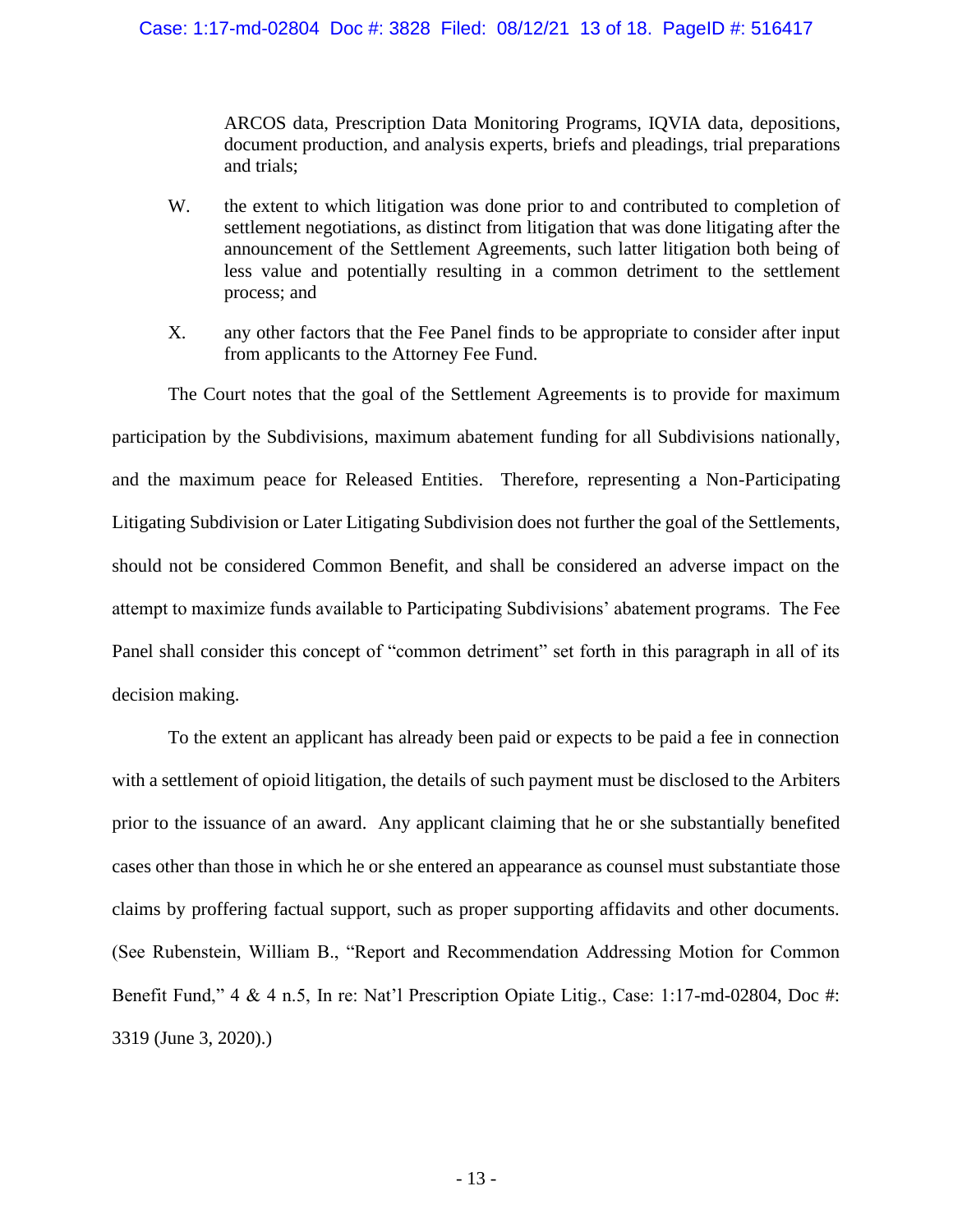Other than as set forth above, fees allocated and awarded to applicants from the Fund outlined herein shall not be subject to any additional common benefit order, including the common benefit order requested below, or other effort to tax recoveries awarded by the Fee Panel.

#### $V_{\star}$ **Description of Fund Procedures**

Because it is anticipated that there will be multiple firms listed on contingent fee agreements with Litigating Subdivisions, the Court directs the Fee Panel to establish procedures, with input from Attorneys for Participating Litigating Subdivisions, for who should petition for fees from such groups and to whom the fee shall be paid and thereafter distributed to all co-counsel in accordance with applicable agreements. The Court charges the Fee Panel to: (1) review the applications of all Attorneys seeking compensation from the Common Benefit Fund, including determining eligibility for each Attorney as set forth above in Section II.G. of Exhibit R to the Settlement Agreements; (2) reduce, on an annual basis, the Settling Defendants' payment obligations, as set forth in Section II.C.6 of Exhibit R of the Settlement Agreements, and inform the Settling Defendants and the MDL PEC of all such amounts and adjust the Settling Defendants' payment obligations accordingly; and (3) using criteria set forth in Section II.C. and II.G of Exhibit R of the Settlement Agreements, allocate amounts from the Common Benefit Fund to eligible Attorneys, including payment amounts for each Payment Year. In making such allocations (regardless of the Participation Tier achieved), the Fee Panel shall apply the principles set forth in Section II.C.4 of Exhibit R to the Settling Distributors' Settlement Agreement and shall allocate any reduction in the payments of Settling Defendants specified in Section II.C.6 of Exhibit R to the amounts paid to Attorneys will a Fee Entitlement to Litigating Subdivisions that are not Participating Subdivisions.

With respect to the Contingency Fee Fund, the Court hereby charges the Fee Panel to:  $(1)$  review the applications of all applicants seeking compensation from the Contingency Fee Fund,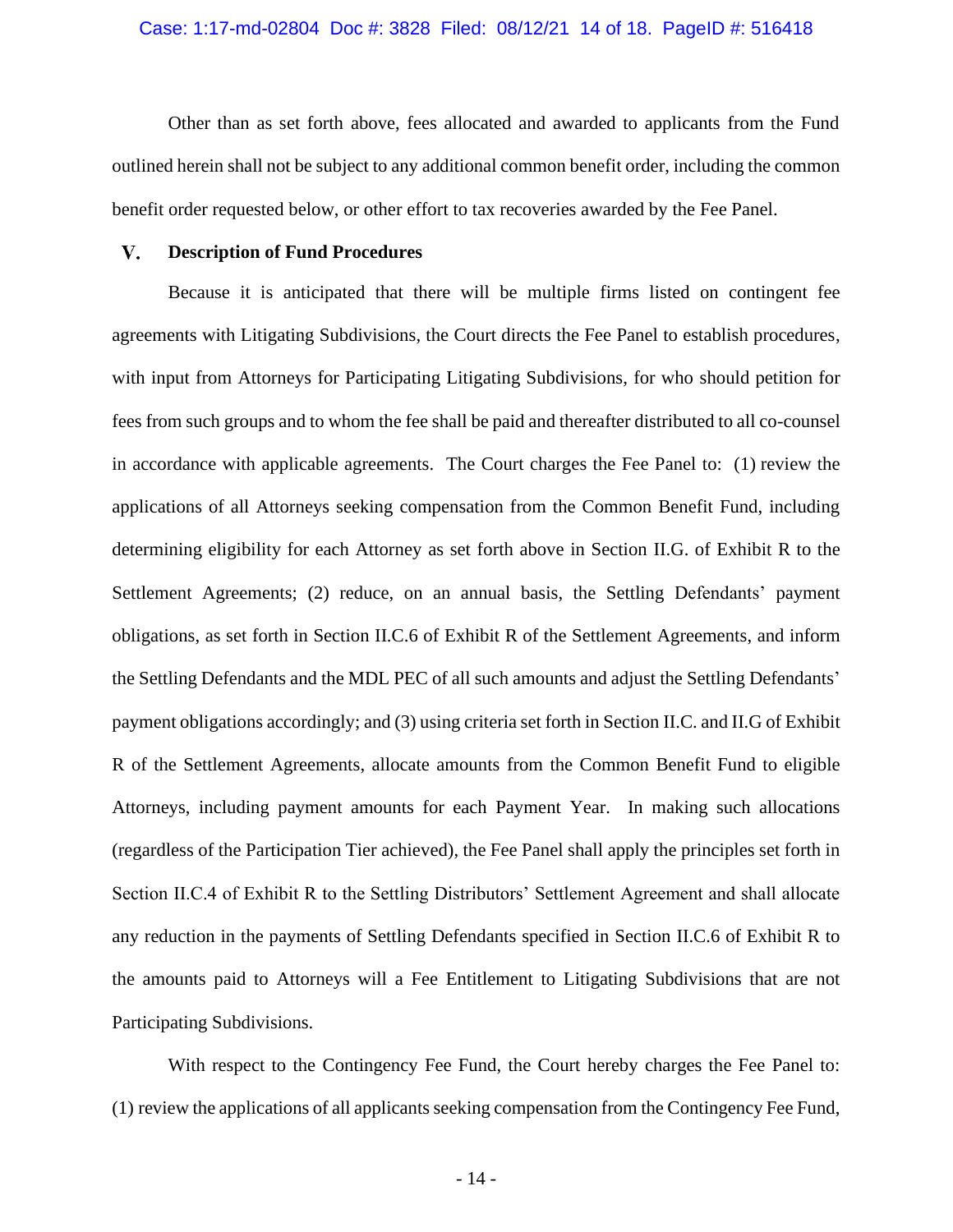including determining eligibility for each Attorney as set forth in Section II.G of Exhibit R to the Settlement Agreements; (2) apply the Mathematical Model described in and attached to Exhibit R to the Settlement Agreements; and (3) use such allocations to reduce payments on an annual basis, the payment obligations of the Settling Defendants to the Fund as set forth and in Section II.D.4 of Exhibit R to the Settlement Agreements, and distributions therefrom; and to inform the Settling Defendants and the MDL PEC of all such adjustments.

#### VI. **Costs Fund**

As more fully set forth in Sections II.E and II.F of Exhibit R to the Settlement Agreements, and as summarized herein, the Settling Defendants and the PEC have agreed that certain costs paid by the PEC produced specific common benefit to all, including: (1) costs of Special Masters; (2) cost of processing, managing, and maintaining the ARCOS Data; and (3) cost of creating and maintaining the Document System made available to all litigating parties. The Parties have agreed that the Settling Distributors will make a \$40,384,615 payment and Janssen will make a \$9,615,385 payment of common benefit costs, for a total of \$50,000,000, intended to be directed towards these items, directly into the agreed-upon MDL Expense Fund. The Settling Defendants have likewise agreed to make payments totaling \$150,000,000 into a Litigating Subdivision Cost Fund, as set forth in Exhibit R to the Settlement Agreements. Litigating Subdivisions are those subdivisions that have commenced their lawsuits as of the Trigger Date, as defined in the Settlement Agreements.

The MDL Expense Fund and the Litigating Subdivision Cost Fund shall be treated as subfunds of a qualified settlement fund (the "Costs Fund"). The Court hereby appoints David R. Cohen as the Costs Fund Administrator. The Costs Fund Administrator is authorized to retain and utilize, under his supervision, accountants and/or other professionals and vendors, as necessary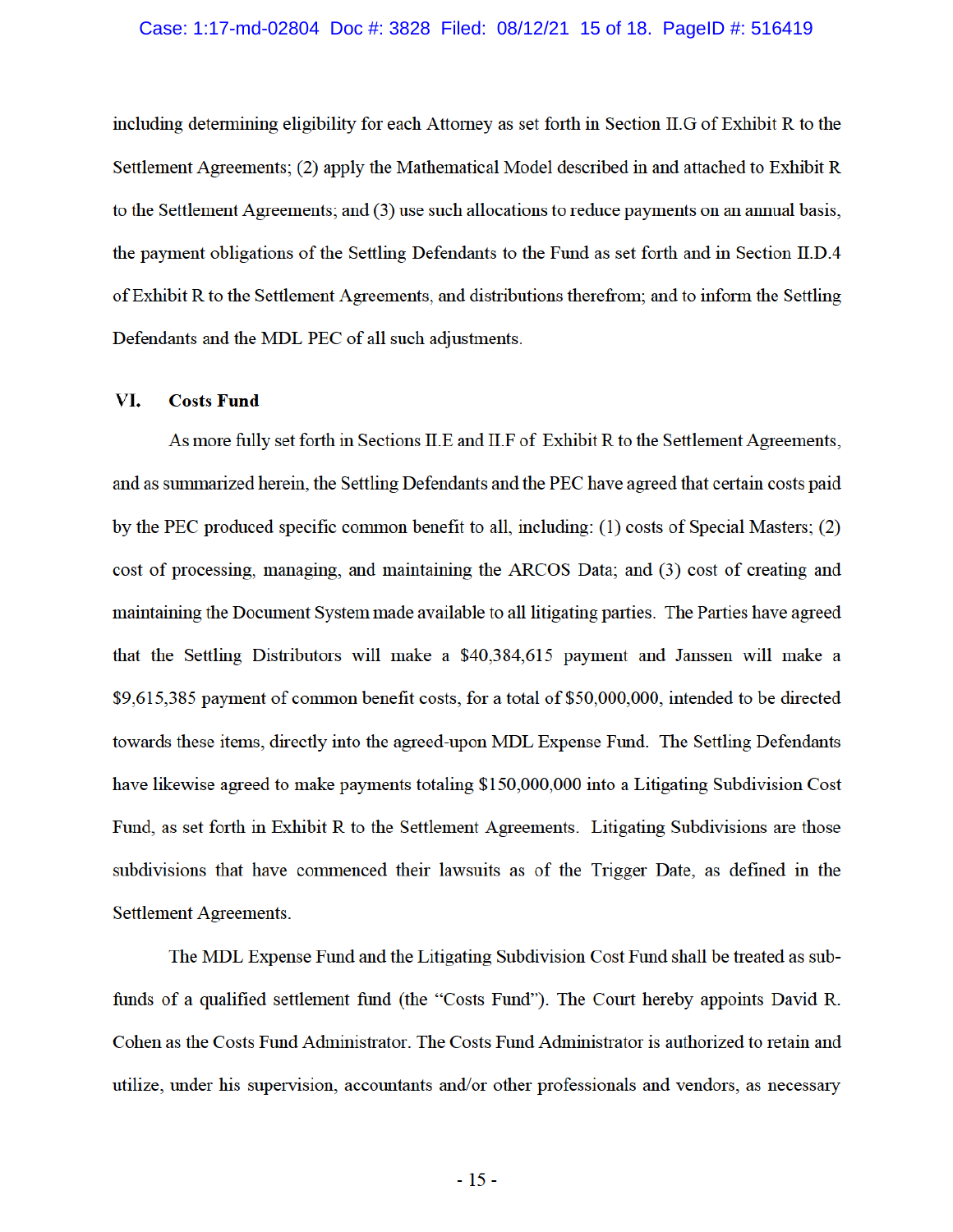## Case: 1:17-md-02804 Doc #: 3828 Filed: 08/12/21 16 of 18. PageID #: 516420

and appropriate, to assist in the administration and distribution of the Costs Fund and its sub-funds, pursuant to the terms of the Settlement Agreements and Exhibit R. All expenses of Costs Fund administration shall be borne by the Costs Fund.

### VII. **Common Benefit Assessment of Non-Participating Subdivisions**

The PEC seeks, and the Attorneys General for Settling States and the Settling Defendants do not oppose, a Common Benefit Fee Order of 7.5% on the gross recovery of any Non-Participating Subdivision that is subject to this Court's jurisdiction, represented by a PEC firm or a firm receiving a Common Benefit Fee, or one in which counsel signed a Participation Agreement but is a Non-Participating Litigating Subdivision. Such assessments would be paid by such Non-Participating Subdivision into the MDL Common Benefit Fund.<sup>4</sup>

It should be recalled that, early in this MDL, the PEC sought, over the objection of the United States Drug Enforcement Agency ("DEA"), the production to MDL plaintiffs of key data compiled in the DEA's Automated Records and Consolidated Orders System/Diversion Analysis and Detection System ("ARCOS/DADS") database. The Court ordered the DEA to produce complete transactional ARCOS data for the period of January 1, 2006 through December 31, 2014,

<sup>4</sup> *See e.g.*, *In re Gadolinium-Based Contrast Agents Prods. Liab. Litig.*, case no. 08-GD-50000, docket no. 277 (N.D. Ohio Feb. 20, 2009) (setting a 6% common benefit assessment – 5.0% for fees and 1.0% for expenses); *In re Sulzer Hip Prosthesis & Knee Prosthesis Liab. Litig.*, 268 F. Supp. 2d 907, 919 n.19 (N.D. Ohio 2003) (setting a 5.5% common benefit assessment – 4.8% for fees and 0.7% for expenses); *In re Avandia Marketing, Sales Practices and Prods. Liab. Litig.*, 2012 WL 6923367 at \*1 (E.D. Pa. Oct. 19, 2012) (awarding common benefit fees and expenses after having set a 7% assessment); *In re Vioxx Prods. Liab. Litig.*, 760 F. Supp. 2d 640, 661 (E.D. La. 2010) (awarding 6.5% of the total settlement amount for common benefit fees); *In re Juul Labs, Inc., Mktg., Sales Prac., and Prods. Liab. Litig.*, MDL No. 2913 (N.D. Cal.) ECF No. 586 (CMO No. 5(A)) (7%-10%); *In re Xarelto (Rivaroxaban) Prods. Liab. Litig.*, MDL No. 2592, ECF No. 17634 (12% fees, 2.75% expenses); *In re Syngenta AG MIR162 Corn Litig.*, MDL No. 2591 (D. Kan.) ECF No. 936 (7.5%-14%); *In re Davol, Inc./C.R. Bard, Inc. Polypropylene Hernia Mesh Products Liability Litig.*, 2:18-md- 02846-EAS-KAJ ("Hernia Mesh") ECF No. 70 (CMO No. 11) (10% fees, 3% expenses); *In re E. I. Dupont De Nemours & Co. C-8 Pers. Injury Litig.*, MDL No. 2433 (S.D. Ohio) 2018 WL 4810290 (S.D. Ohio 2018) (9%); *In re Aredia and Zometa Prods. Liab. Litig.*, MDL 1760 (3:06-md-1760) (M.D. Tenn.) (ECF No. 593, Aug. 30, 2007) (8%).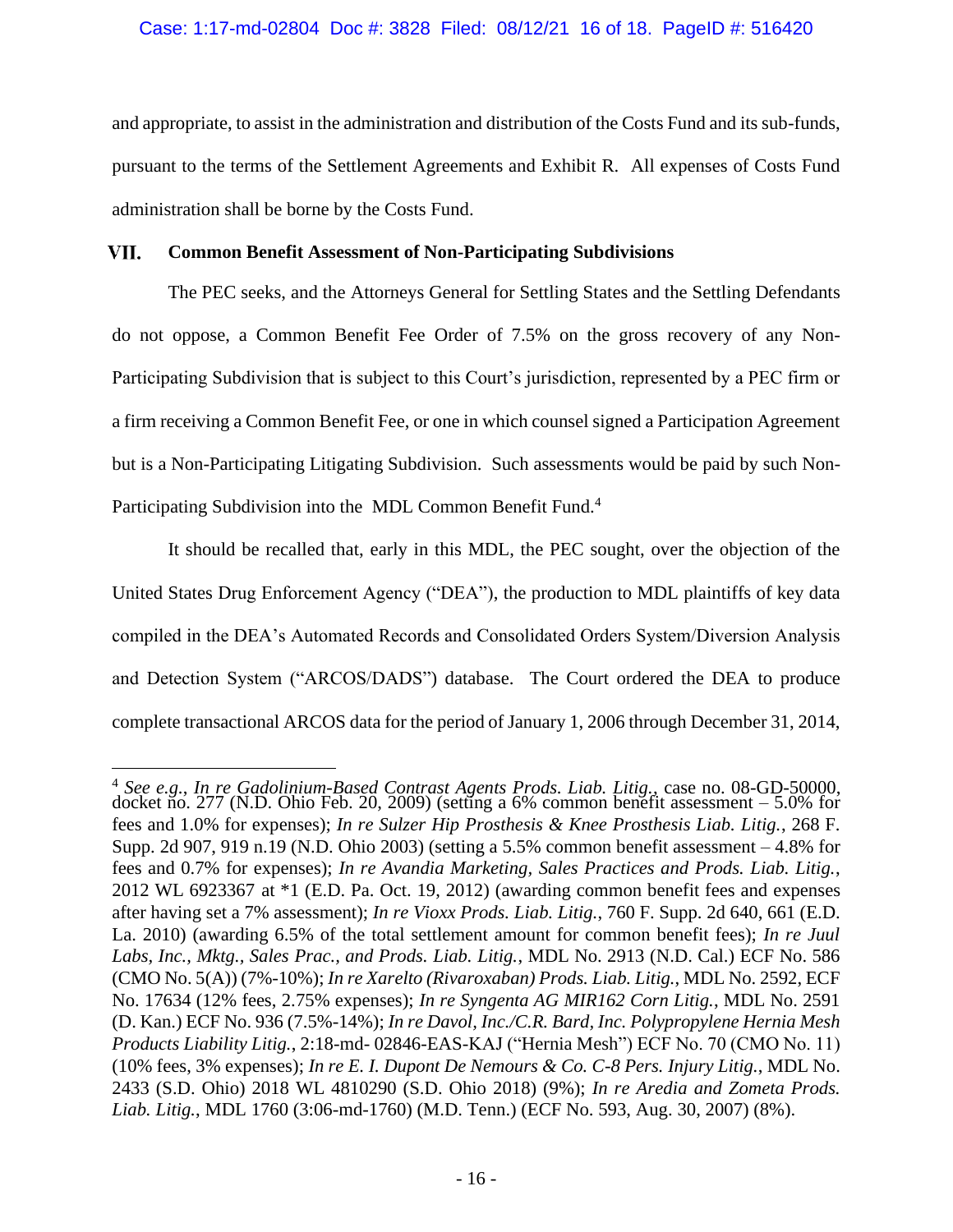## Case: 1:17-md-02804 Doc #: 3828 Filed: 08/12/21 17 of 18. PageID #: 516421

first for six states (Ohio, West Virginia, Illinois, Alabama, Michigan, and Florida), and then for the remaining States and Territories, in a series of Orders, governing its production and use under its Protective Order (Doc # 167) See, e.g., Order Regarding ARCOS Data ( Doc # 233, 04/11/18); Second Order Regarding ARCOS Data ( Doc # 397, 05/08/18); Third Order Regarding ARCOS Data ( Doc #668, 06/26/18).

The ARCOS data produced to the PEC in essentially raw form was organized, programmed, and analyzed by the PEC and, as this Court has previously observed, the resulting detailed data, which readily shows " the number of opioid pills delivered to each City and County in America, partitioned by manufacturer and distributor and pharmacy," has proved "essential" in enabling the parties to file and amend complaints, design discovery, bring and defend motions, develop damages and abatement models, inform experts, prepare for trial, and engage in meaningful settlement discussions. See Second Order Regarding ARCOS Data, Doc #397 at p. 2. The indispensable nature of this common fund of data, as produced to, organized in, and protected by this Court, vests it with a centrality to the nationwide opioids litigation unmatched in other MDLs. The initial and ongoing efforts of the PEC to obtain, organize and analyze, and make it available in meaningful and useable form to litigants provides a uniquely beneficial and indispensable resource to opioids litigants. The costs to develop this common resource may and should be equitably spread among all beneficiaries.

This Court, which has ongoing jurisdiction over the ARCOS data produced by the DEA, as organized, analyzed and made available by the PEC and as made available subject to this Court's protective and case management Orders, has the authority and may exercise the discretion to condition the use of this data by all parties to the MDL and their counsel, and all litigants and their counsel (other than the States) who wish access to it for use in their non-MDL investigations and